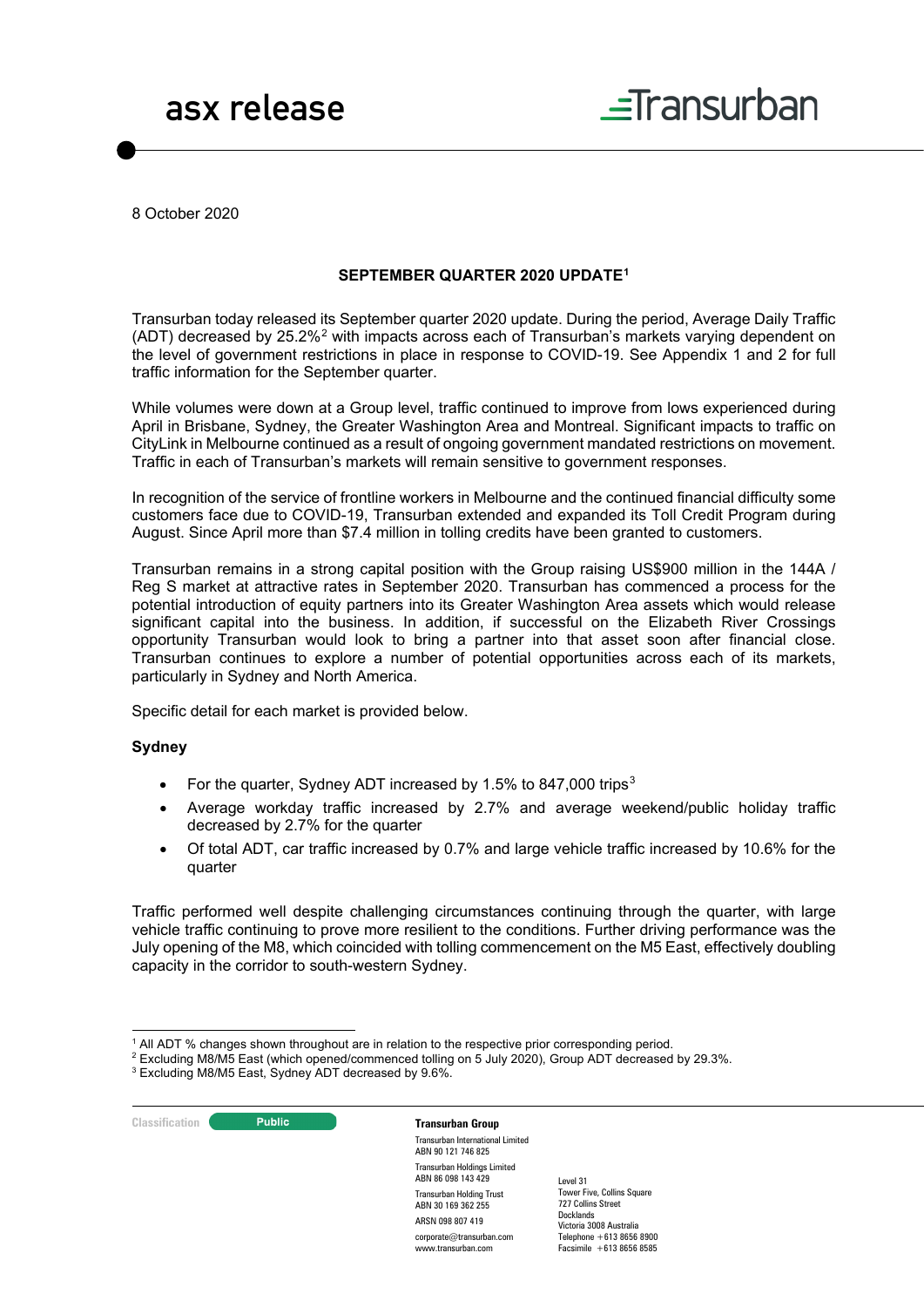Works on the project portfolio in Sydney are continuing with peak production levels on the M4-M5 Link tunnel excavation and NorthConnex expected to open within weeks. The completion of NorthConnex will significantly benefit the local community with 5,000 trucks a day expected to be removed from Pennant Hills Road, while experiencing 15 minute travel-time savings and avoiding 21 sets of traffic lights.

#### **Melbourne**

- For the quarter, Melbourne ADT decreased by 58.6% to 355,000 transactions
- Average workday traffic decreased by 53.0% and average weekend/public holiday traffic decreased by 77.1% for the quarter
- Of total ADT, car traffic decreased by 68.6% and large vehicle traffic decreased by 18.8% for the quarter (of which heavy commercial vehicles decreased by 7.2%)

Traffic in Melbourne was impacted as a result of the strict Stage 4 restrictions imposed by the Victorian Government to control a sharp increase in COVID-19 cases in metropolitan Melbourne in July and August. Through the quarter, large vehicle traffic continued to show resilience to restrictions.

On the West Gate Tunnel Project, a number of commercial matters and claims are being progressed through dispute resolution processes. In September, two potential spoil disposal sites received environmental approvals to receive the spoil from the tunnel excavation. Before tunnelling can commence, the relevant planning approvals must be obtained, as well as completing site preparatory works and advancing commercial matters. Transurban remains committed to working with the Victorian Government and D&C subcontractor and despite the challenges, works are progressing with a major stage of widening the West Gate Freeway from 8 to 12 lanes now complete.

### **Brisbane**

- For the quarter, Brisbane ADT decreased by 9.1% to 385,000 trips
- Average workday traffic decreased by 8.5% and average weekend/public holiday traffic decreased by 11.4% for the quarter
- Of total ADT, car traffic decreased by 10.9% and large vehicle traffic decreased by 3.5% for the quarter

Traffic in Brisbane responded well to the reduced levels of government restrictions in place through the quarter. This was supported by a particularly strong recovery on the Logan Motorway which continues to benefit from the additional capacity provided as a result of the Logan Enhancement Project which reached completion in August last year.

### **North America[4](#page-1-0)**

- For the quarter, North America ADT decreased by 28.2% to 112,000 trips
- For the 12 months to 30 September 2020, peak traffic in the peak direction on the A25 was 2,746 vehicles per hour<sup>[5](#page-1-1)</sup>

<span id="page-1-1"></span><span id="page-1-0"></span><sup>&</sup>lt;sup>5</sup> Peak direction on the A25 refers to southbound in the morning peak and northbound in the evening peak.



Transurban International Limited ABN 90 121 746 825 Transurban Holdings Limited ABN 86 098 143 429 Transurban Holding Trust ABN 30 169 362 255 ARSN 098 807 419 corporate@transurban.com www.transurban.com

<sup>4</sup> Average dynamic toll prices on Transurban's Express Lanes for the quarter are not yet available, owing to the timing of Transurban's Annual General Meeting, which coincides with the release of the September quarter update.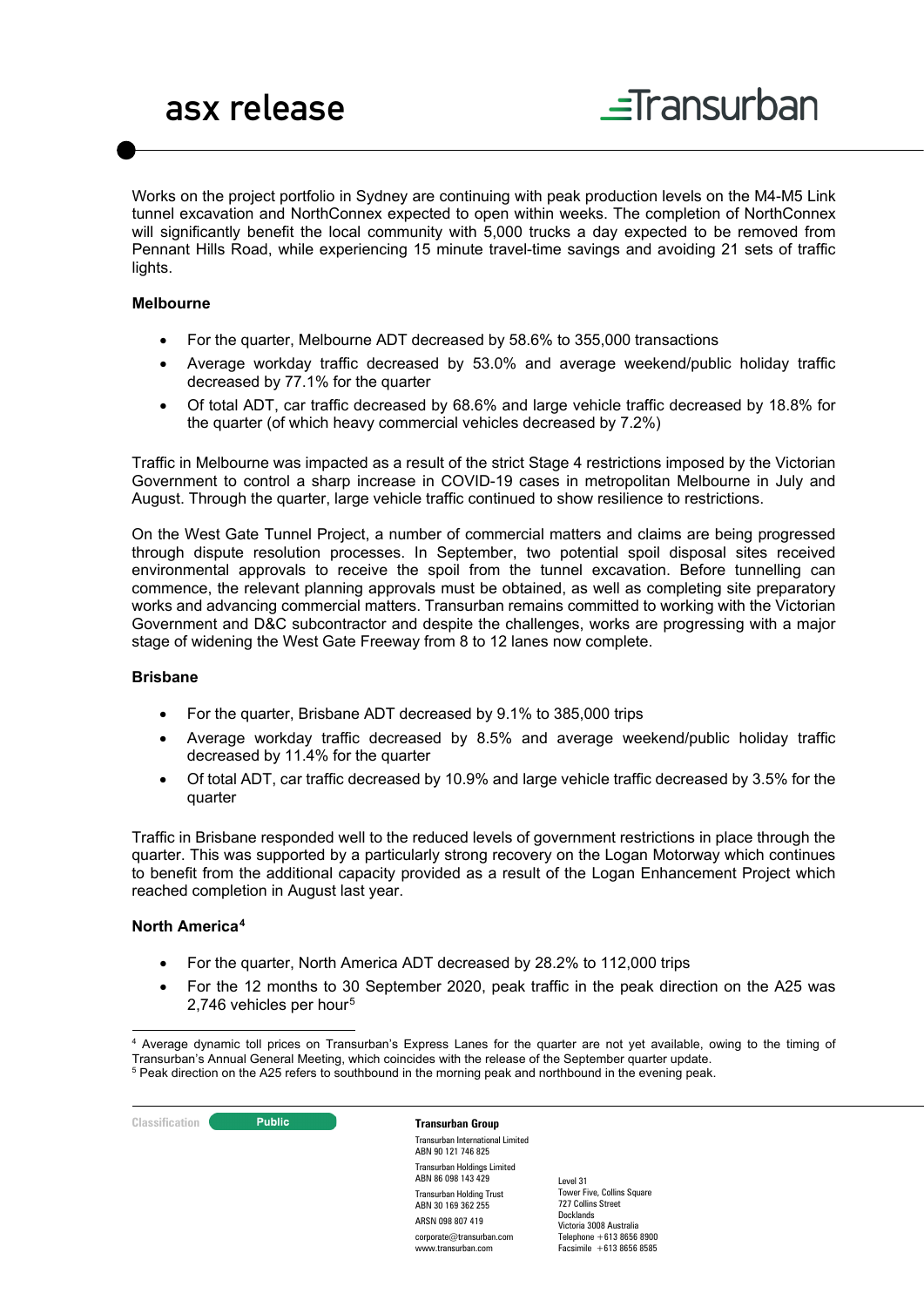

Traffic and pricing improvement was evident on Transurban's Express Lanes through the quarter however continued restrictions in movement have resulted in traffic which is still significantly down on pre-COVID-19 FY20 levels. Improvement on the A25 has been more immediate, in line with restrictions in Quebec, with traffic down 4.7% for the quarter.

Through the quarter, works have continued across the Fredericksburg Extension project corridor with initial grading, drainage, and structures work underway. On the 3.2 kilometre 495 Northern Extension project, the process to procure a design-build contractor continues with the request for proposals due out during the second quarter FY21.

Average dynamic toll prices on Transurban's Express Lanes for the quarter are not yet available, owing to the timing of Transurban's Annual General Meeting, which coincides with the release of the September quarter update.

Full traffic information for the September quarter is attached.

**Investor enquiries** Tess Palmer Head of Investor Relations +61 458 231 983

**Media enquiries** Sarah Chapman Manager, Media and Communications +61 400 841 898

This announcement is authorised by Transurban CEO, Scott Charlton.

**Classification Construction Transurban Group** 

Transurban International Limited ABN 90 121 746 825 Transurban Holdings Limited ABN 86 098 143 429 Transurban Holding Trust ABN 30 169 362 255 ARSN 098 807 419 corporate@transurban.com www.transurban.com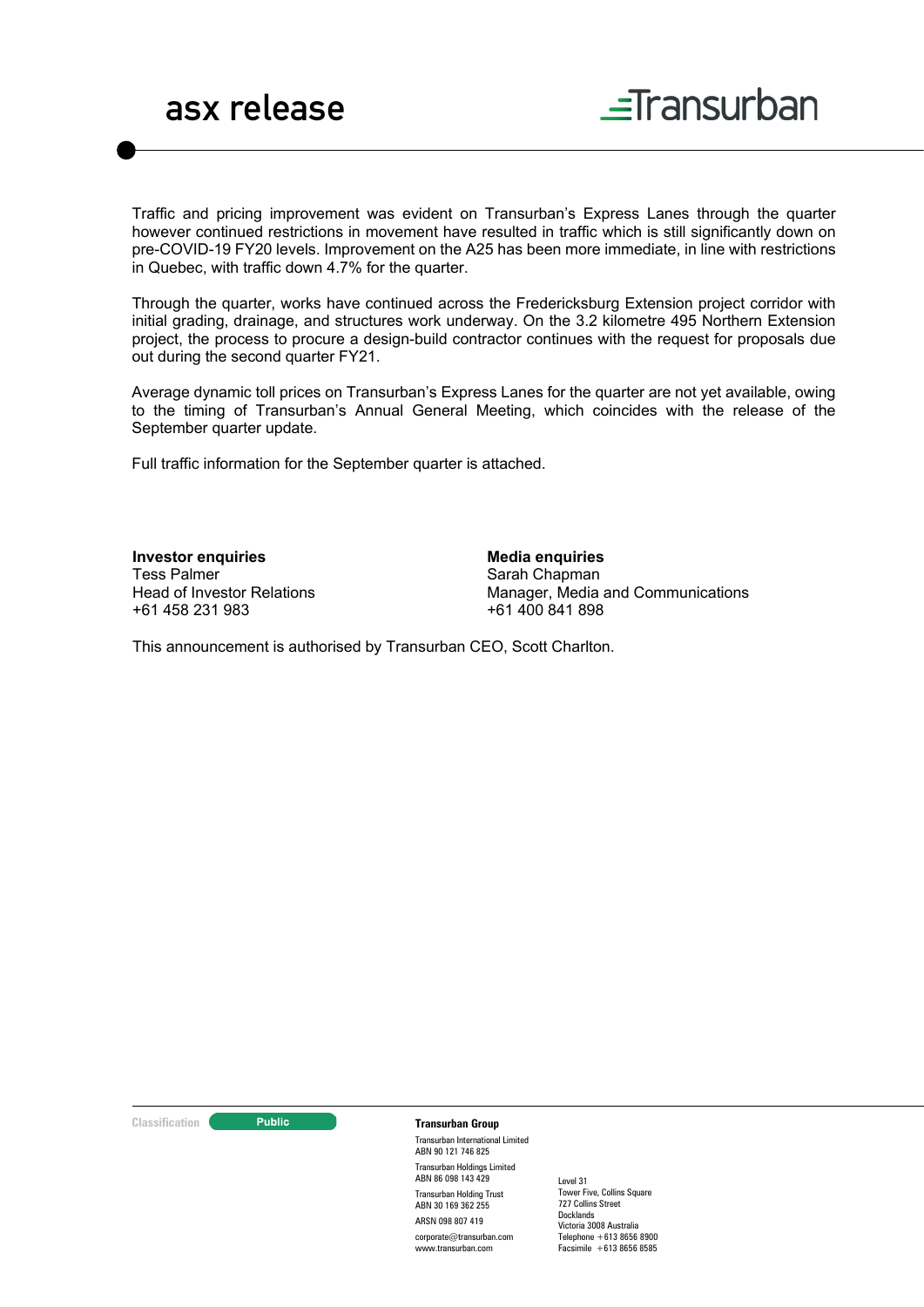# asx release



## **Appendix 1:**

Traffic performance

| ADT % change               | September 20 quarter |  |  |  |
|----------------------------|----------------------|--|--|--|
| Sydney <sup>6</sup>        | 1.5%                 |  |  |  |
| Melbourne                  | $(58.6\%)$           |  |  |  |
| <b>Brishane</b>            | $(9.1\%)$            |  |  |  |
| North America <sup>7</sup> | (28.2%)              |  |  |  |
| Group <sup>8</sup>         | (25.2%)              |  |  |  |

**Classification Transurban Group** 

Transurban International Limited ABN 90 121 746 825 Transurban Holdings Limited ABN 86 098 143 429 Transurban Holding Trust ABN 30 169 362 255 ARSN 098 807 419 corporate@transurban.com www.transurban.com

<span id="page-3-0"></span> $^6$  Includes M8/M5 East which opened/commenced tolling on 5 July 2020.<br><sup>7</sup> Includes 395 Express Lanes.

<span id="page-3-1"></span>

<span id="page-3-2"></span><sup>&</sup>lt;sup>8</sup> Includes 395 Express Lanes and M8/M5 East.